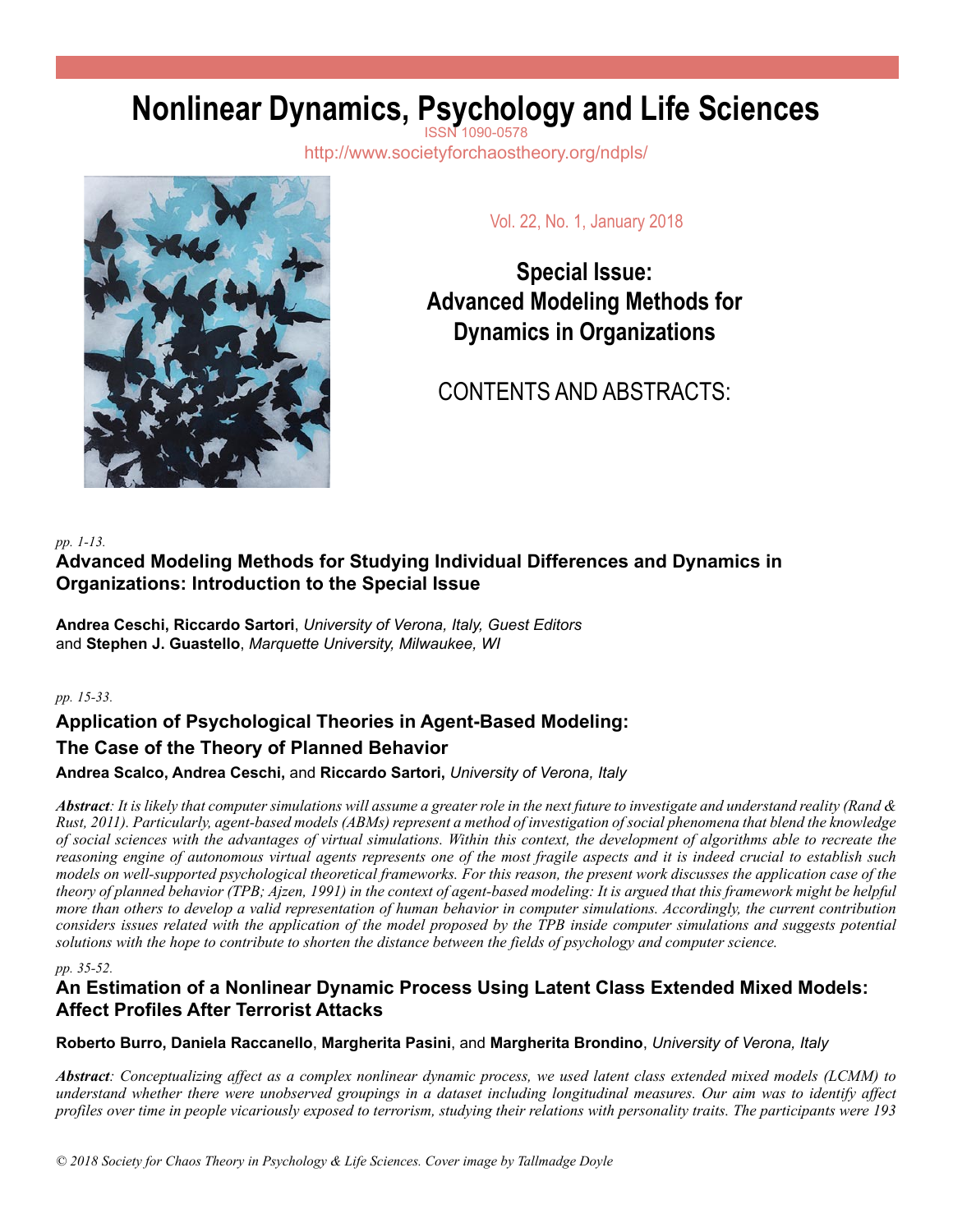*university students who completed online measures of affect during the seven days following two terrorist attacks (Paris, November 13, 2015; Brussels, March 22, 2016); Big Five personality traits; and antecedents of affect. After selecting students whose negative affect was influenced by the two attacks (33%), we analysed the data with the LCMM package of R. We identified two affect profiles, characterized by different trends over time: The first profile comprised students with lower positive affect and higher negative affect compared to the second profile. Concerning personality traits, conscientious-ness was lower for the first profile compared to the second profile, and vice versa for neuroticism. Findings are discussed for both their theoretical and applied relevance.*

#### *pp. 53-76.*

## **Second-Order Growth Mixture Modeling in Organizational Psychology: An Application in the Study of Job Performance Using the Cusp Catastrophe Model**

#### **Guido Alessandri, Enrico Perinelli, Evelina De Longis,** *and* **Annalisa Theodorou***, Sapienza University of Rome, Italy*

*Abstract: In recent years, research in organizational psychology has witnessed a shift in attention from a mostly variablefocused approach, to a mostly person-focused approach. Indeed, it has been widely recognized that the study of worker's heterogeneity is a meaningful and necessary task of researchers dealing with human behavior in organizational contexts. As a consequence, there has been growing interest in the application of statistical analyses able to uncover latent sub-groups of workers. The present contribution was conceived as a tutorial for the application of one of these statistical analyses, namely second-order growth mixture modeling, and to illustrate its inner links with concepts from nonlinear dynamic models. Throughout the paper, we provided (a) a discussion on the relationships between growth mixture modeling and the cusp catastrophe model; (b) Mplus syntaxes and output excerpts of a longitudinal analysis conducted on job performance (N = 420 employees rated once a year for four consecutive years); (c) an overview of two important topics regarding the correct implementation of growth mixture modeling (i.e., optimal number of classes and local maxima).*

#### *pp. 77-102.*

### **The Influence of Homophilous Interactions on Diversity Effects in Group Problem-Solving**

#### **Claudia P. Estévez-Mujica, Andrés Acero, William Jiménez-Leal,** and **César García-Díaz,** *Universidad de los Andes, Bogotá, Colombia*

*Abstract: Increasingly diversity researchers call for further studies of group micro-processes and dynamics to understand the paradoxical effects of diversity on group performance. In this study, based on analyses of in-group, networked, homophilous interactions, we aim to explain further the effects of diversity on group performance in a parallel problem-solving task, both experimentally and computationally. We developed a "whodunit" problem-solving experiment with 116 participants assigned to different-sized groups. Experimental results show that low diversity and high homophily levels are associated with lower performance while the effects of group size are not significant. To investigate this further, we developed an agent-based computational model (ABM), through which we inspected (a) the effect of different homophily and diversity strengths on performance, and (b) the robustness of such effects across group size variations. Overall, modeling results were consistent with our experimental findings, and revealed that the strength of homophily can drive diversity towards a positive or negative impact on performance. We also observed that increasing group size has a very marginal effect. Our work contributes to a better understanding of the implications of diversity in-group problem-solving by providing an integration of both experimental and computational perspectives in the analysis of group processes.*

#### *pp. 103-125.*

## **Emotions as Proximal Causes of Word of Mouth: A Nonlinear Approach**

#### **Rita Rueff Lopes***, University Ramon Llull, Barcelona, Spain,* **José Navarro***, Universitat de Barcelona, Spain,* and **Ana Junça Silva***, Instituto Universitário de Lisboa (ISCTE-IUL), Lisboa, Portugal*

*Abstract: Service research tends to operationalize word of mouth (WOM) behavior as one of the many responses to service satisfaction. In this sense, little is known about its antecedents or moderators. The objective of this study was to investigate the role of customers' emotions during service experiences on WOM, applying nonlinear techniques and exploring the moderating role of customers' propensity for emotional contagion. Using the critical incidents technique, 122 customers recalled significant service experiences and the emotions they aroused, and reported if they shared said experiences with other individuals. We found that, whereas linear methods presented non-significant results in the emotions-WOM relationship, nonlinear ones (artificial neural networks) explained 46% of variance. Negative emotions were stronger predictors of WOM and the importance of emotions for WOM was significantly higher for individuals with high propensity for emotional contagion (R2 = .79) than for those with lower levels (R2 = .48). Theoretical and practical implications are discussed.*